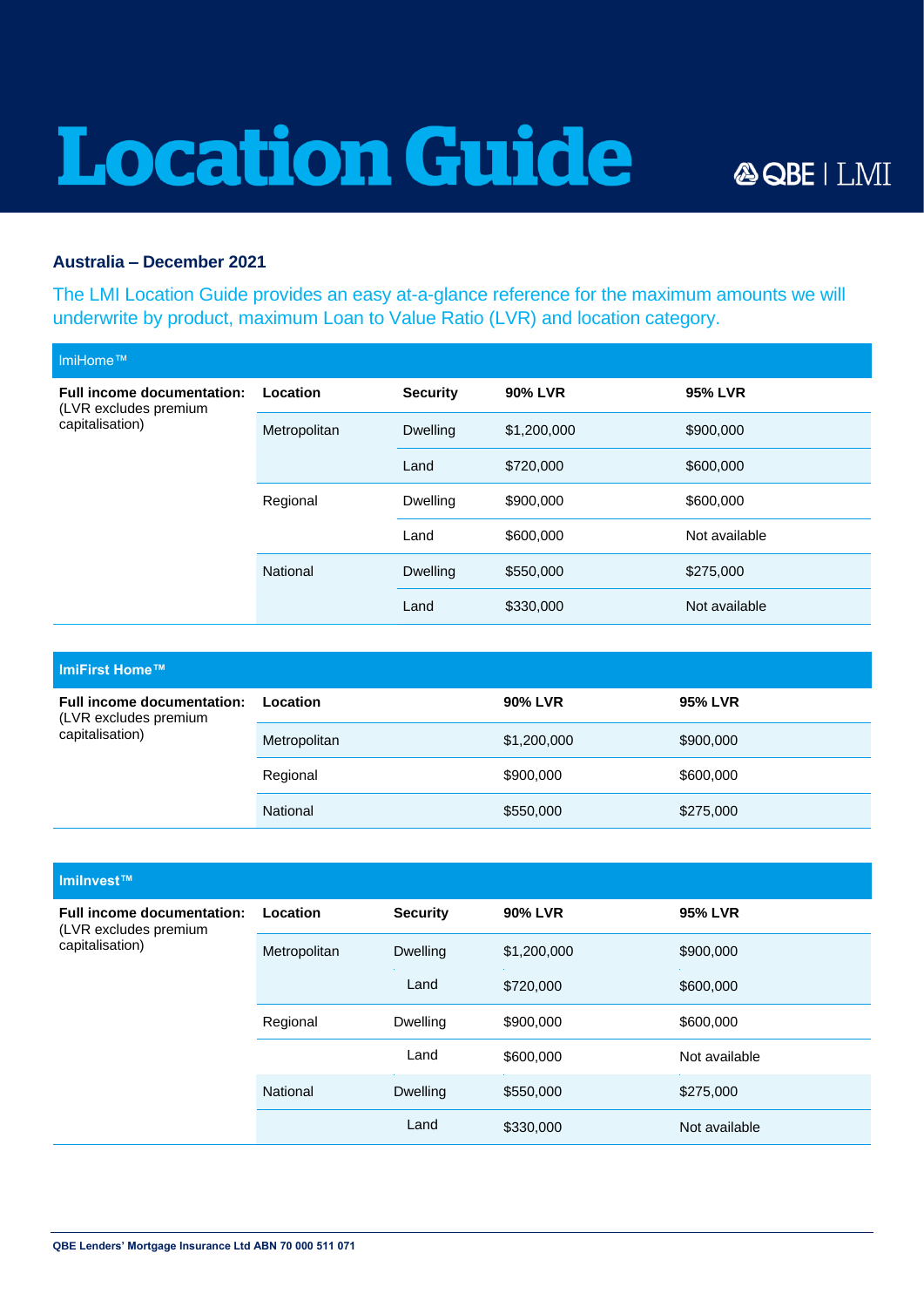## **Location Guide**

|                       | <b>NSW</b>           | <b>VIC</b>                  |                      | <b>QLD</b>      |                             | <b>WA</b>      |                 |
|-----------------------|----------------------|-----------------------------|----------------------|-----------------|-----------------------------|----------------|-----------------|
| <b>Metro</b>          | <b>Regional</b>      | <b>Metro</b>                | Regional             | <b>Metro</b>    | <b>Regional</b>             | <b>Metro</b>   | <b>Regional</b> |
| 2000,                 | 2325 - 2327,         | 3000,                       | 3221,                | 4000,           | 4183,                       | 6000,          | 6041 - 6044,    |
| 2006 - 2011,          | 2330,                | 3002 - 3004,                | 3228.                | 4005 - 4014,    | 4275,                       | 6003 - 6012,   | 6068,           |
| 2015 - 2050,          | 2333 - 2335,         | 3006,                       | 3233,                | 4017 - 4022,    | 4280,                       | 6014 - 6038,   | 6074,           |
| 2060 - 2077.          | 2337,                | 3008,                       | 3241,                | 4029 - 4032,    | 4285,                       | 6050 - 6066,   | 6076 - 6079,    |
| 2079 - 2090,          | 2340,                | 3011 - 3013,                | 3250,                | 4034 - 4037,    | 4303 - 4306,                | 6069 - 6073,   | 6081 - 6083,    |
| 2092 - 2097,          | 2350,                | 3015, 3016,                 | 3280,                | 4051,           | 4314,                       | 6076,          | 6111,           |
| 2099 - 2108,          | 2352,                | 3018 - 3034,                | 3282,                | 4053 - 4055,    | 4350,                       | 6090,          | 6121 - 6123,    |
| 2110 - 2122,          | 2358,                | 3036 - 3049,                | 3284,                | 4059 - 4061,    | 4352,                       | $6100 - 6112,$ | 6125            |
| 2125 - 2128,          | 2360,                | 3051 - 3068,                | 3305,                | 4064 - 4070,    | 4358,                       | 6121, 6122,    | 6168,           |
| 2130 - 2138.          | 2421 - 2423          | 3070 - 3076.                | 3314,                | 4072 - 4078.    | 4370,                       | 6147 - 6160,   | 6180,           |
| 2140 - 2148,          | 2427 - 2431,         | 3078, 3079,                 | 3331,                | 4101 - 4125,    | 4400,                       | 6162 - 6176,   | 6182,           |
| 2150 - 2168,          | 2439, 2440,          | 3081 - 3085.                | 3342,                | 4127 - 4133,    | 4512,                       | 6181,          | 6207 - 6209.    |
| 2170 - 2179,          | 2443,                | 3087 - 3091,                | 3350 - 3352,         | 4151 - 4161,    | 4514, 4515,                 | 6209 - 6211.   | 6229, 6230,     |
| 2190 - 2200,          | 2445 - 2448,         | 3093 - 3097,                | 3355 - 3358,         | 4163 - 4165,    | 4517 - 4519,                |                | 6232, 6233,     |
| 2203 - 2214,          | 2450,                | 3099,                       | 3363, 3364,          | 4169 - 4174,    | 4550,                       |                | 6271,           |
| 2216 - 2234,          | 2452,                | 3101 - 3109,                | 3400,                | 4178, 4179,     | 4552,                       |                | 6280 - 6282,    |
| 2250, 2251,           | 2456,                | 3111,                       | 3434,                | 4205,           | 4554,                       |                | 6284 - 6286,    |
| 2256 - 2265,          | 2460,                | $3113 - 3116$ ,             | 3437,                | 4207 - 4230,    | 4561,                       |                | 6290,           |
| 2267,                 | 2464,                | 3121 - 3156,                | 3444,                | 4270 - 4272,    | 4563,                       |                | 6330,           |
| 2278,                 | 2470,                | 3158 - 3163,                | 3446,                | 4300, 4301,     | 4568 - 4570,                |                | 6333,           |
| 2280 - 2287,          | 2480,                | 3165 - 3175,                | 3450, 3451,          | $4304 - 4306$ , | 4610,                       |                | 6430,           |
| 2289 - 2300,          | 2482 - 2484,         | 3177 - 3202,                | 3453,                | 4500 - 4512,    | 4650,                       |                | 6450,           |
| 2302 - 2308,          | 2490,                | 3204 - 3207,                | 3458,                | 4516,           | 4655,                       |                | 6511,           |
| 2315 - 2324,          | 2535 - 2541,         | 3211 - 3220,                | 3460, 3461,          | 4520, 4521,     | 4659,                       |                | 6516.           |
| 2428,                 | 2546,                | 3222 - 3228,                | 3500, 3501,          | 4551,           | 4670,                       |                | 6530,           |
| 2444,                 | $2548 - 2551$        | 3230 - 3233,                | 3515,                | 4553,           | 4677,                       |                | 6532,           |
| 2477 - 2479,          | 2574, 2575,          | 3335 - 3338,                | 3523,                | 4555 - 4567,    | 4680,                       |                | 6556,           |
| 2481,                 | $2577 - 2580$        | 3340,                       | 3550, 3551,          | 4572, 4573,     | 4700 - 4703,                |                | 6558,           |
| 2485 - 2489.          | 2582,                | 3427,                       | 3555, 3556,          | 4575.           | 4710, 4711,                 |                | 6713, 6714,     |
| 2500,                 | 2594,                | 3429,                       | 3564,                |                 | 4720,                       |                | 6721,6722,      |
| 2502,                 | 2620,                | 3431,                       | 3585,                |                 | 4737,                       |                | 6725, 6726.     |
| 2505, 2506,           | 2630,                | 3434, 3435,                 | 3629 - 3631,         |                 | 4740,                       |                |                 |
| 2508,<br>2515 - 2519, | 2640, 2641,<br>2646, | 3437, 3438,<br>3440 - 3442, | 3660,<br>3677, 3678, |                 | 4750, 4751,<br>4753 - 4754, |                |                 |
| 2525 - 2530           | 2650, 2651,          | 3750,                       | 3683,                |                 | 4800,                       |                |                 |
| 2533, 2534,           | 2663,                | 3752 - 3755                 | 3690, 3691,          |                 | 4802,                       |                |                 |
| 2538, 2539,           | 2678,                | 3757,                       | 3714,                |                 | 4810 - 4815,                |                |                 |
| 2556 - 2560,          | 2680,                | 3759,                       | 3730,                |                 | 4817 - 4819,                |                |                 |
| 2563 - 2577,          | 2720,                | 3761,                       | 3737,                |                 | 4825,                       |                |                 |
| 2582,                 | 2731,                | 3764 - 3767,                | 3740, 3741,          |                 | 4865,                       |                |                 |
| 2611,                 | 2786.                | 3770,                       | 3749,                |                 | 4868 - 4870,                |                |                 |
| 2618 - 2621,          | 2790,                | 3775,                       | 3751,                |                 | 4873,                       |                |                 |
| 2745,                 | 2794, 2795,          | 3777,                       | 3756 - 3758,         |                 | 4877 - 4879,                |                |                 |
| 2747 - 2750           | 2799, 2800,          | 3781 - 3783,                | 3760,                |                 | 4880, 4881,                 |                |                 |
| 2752 - 2754,          | 2830,                | 3785 - 3789,                | 3763,                |                 | 4883.                       |                |                 |
| 2756 - 2763,          | 2850,                | 3791 - 3793,                | 3777,                |                 |                             |                |                 |
| 2765 - 2770,          | 2870, 2871.          | 3795, 3796,                 | 3782,                |                 |                             |                |                 |
| 2773 - 2780,          | 3644,                | 3802 - 3810,                | 3797,                |                 |                             |                |                 |
| $2782 - 2785$         | 3691.                | 3910 - 3913,                | 3799,                |                 |                             |                |                 |
| 2800.                 |                      | 3915, 3916,                 | 3814 - 3816,         |                 |                             |                |                 |
|                       |                      | 3918 - 3920,                | 3818,                |                 |                             |                |                 |
|                       |                      | 3922, 3923,                 | 3820,                |                 |                             |                |                 |
|                       |                      | 3925 - 3931,                | 3825,                |                 |                             |                |                 |
|                       |                      | 3933, 3934,                 | 3840,                |                 |                             |                |                 |
|                       |                      | 3936 - 3944,                | 3844,                |                 |                             |                |                 |
|                       |                      | $3975 - 3978$               | 3850,                |                 |                             |                |                 |
|                       |                      | 3980,                       | 3875,                |                 |                             |                |                 |
|                       |                      | 3996.                       | 3921,                |                 |                             |                |                 |
|                       |                      |                             | 3950,                |                 |                             |                |                 |
|                       |                      |                             | 3953,                |                 |                             |                |                 |
|                       |                      |                             | 3960,                |                 |                             |                |                 |
|                       |                      |                             | 3980, 3981,          |                 |                             |                |                 |
|                       |                      |                             | 3995, 3996.          |                 |                             |                |                 |